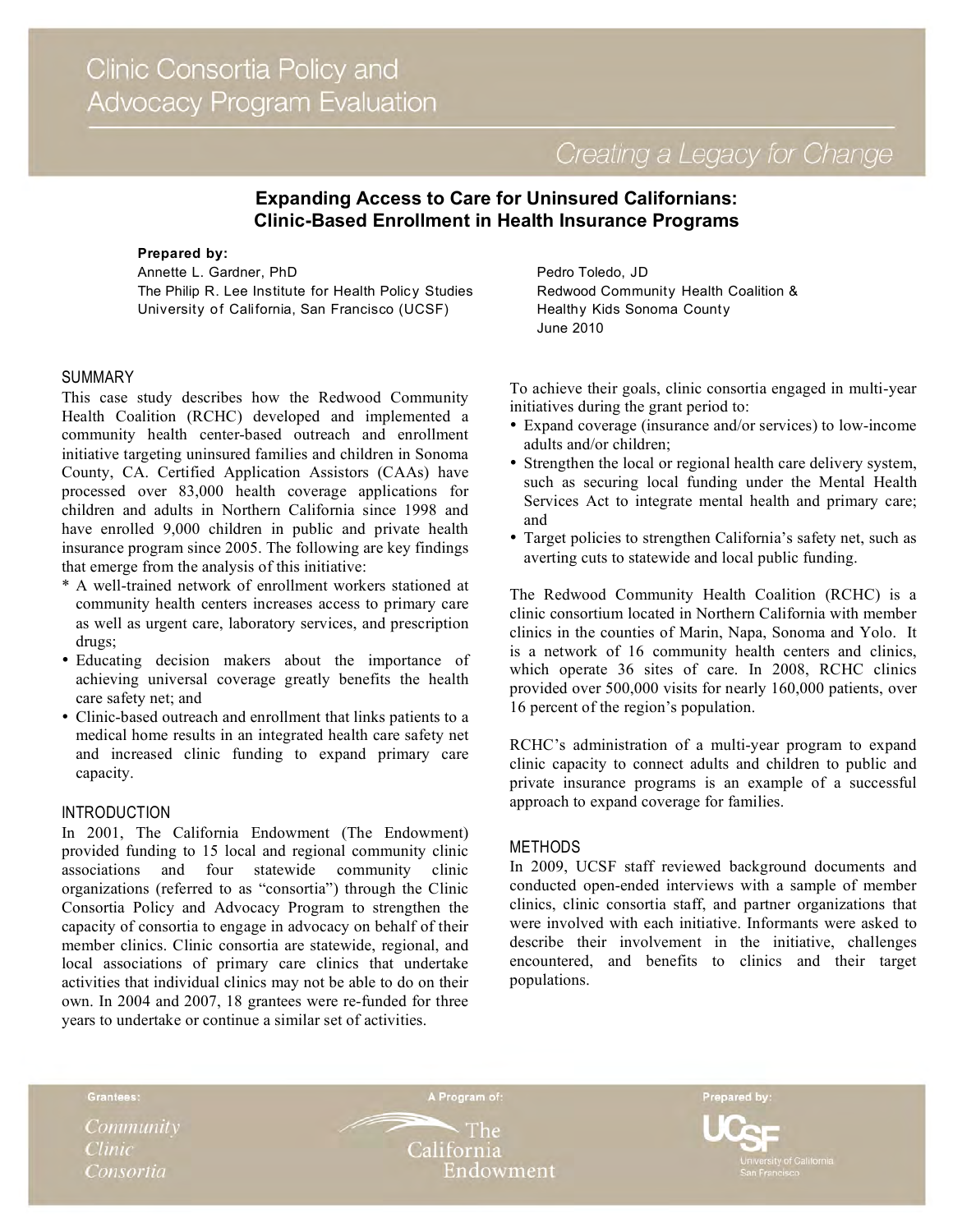## FINDINGS

ISSUE: THE NUMBER OF UNINSURED IN NORTHERN CALIFORNIA

Overall, nearly 35 percent of the patients seen by RCHC member health clinics in Sonoma County are uninsured. As a result of the economic downturn, the number of new patients requiring enrollment services continues to increase, creating an ongoing problem for health centers that have limited resources to expand enrollment services. Health centers are also the medical homes for many children—20 percent—in Sonoma County. In 2003, an estimated 8,000 children were uininsured in Sonoma County, 60 percent of whom were eligible for a public insurance program, such as Medi-Cal. Significant numbers of these uninsured children and adults access health care at health centers; therefore, it is critical to develop a mechanism to get them connected with enrollment services and to educate them about the importance of a medical home. Families with children who are eligible but not enrolled in a public insurance program, such as Medi-Cal and Healthy Families, may have difficulties in completing an application, may lack appropriate documentation, and/or the mixed immigration status of family members may serve as a deterrent to applying. Expanding health coverage not only increases access to primary care, but also to services not available in primary care settings, such as urgent and emergency care, laboratory services, and prescription drugs. It also allows health centers to obtain reimbursement for health services rendered.

#### PROMISING SOLUTION: COORDINATED OUTREACH AND ENROLLMENT

RCHC has engaged in a variety of outreach and enrollment activities to increase enrollment of low-income children and families in public and private health insurance at member health centers since 1998. In 2001, RCHC staff participated in Children's Healthcare Access Coalition, a community group seeking solutions to the problem of health care access for uninsured children in Sonoma County. Concurrently to its efforts to reduce the number of uninsured children, RCHC was involved with an initiative to match medically indigent adults with a medical home in Sonoma County. In 2005, RCHC was a founding member of the Healthy Kids Sonoma County, the County's Children's Health Initiative (CHI) which launched a new insurance product, *Healthy Kids*, for uninsured children up to 300 percent FPL who were ineligible for existing public insurance.

As the lead advocate for clinics, RCHC coordinated legislative visits and letter writing campaigns, and connected local advocates to the statewide safety net ad advocates, such as CPCA, CCHI and Children's Now. A key component was developing an outreach and enrollment infrastructure to connect children to other insurance programs, such as Medi-Cal. *Healthy Kids* was administered by the county's Department of Health Services and the primary focus of the initiative was children. Recognizing that enrollment workers at health centers should also be trained in processing adult applications, RCHC developed a program to train CAAs in adult applications. In 2006, RCHC entered into a contractual agreement with the Department of Health Services to share a trainer to provide technical assistance to the CAAs. Through these efforts, RCHC consolidated disparate outreach and enrollment efforts, developed retention efforts, provided training and information for its enrollment workers, and linked children and families with medical homes. These efforts ultimately helped RCHC enroll more children in health coverage, significantly reducing the number of uninsured children in Sonoma County.

#### MAJOR MILESTONES:

RCHC has developed a robust outreach and enrollment network that consists of 28 CAAs who provide a continuum of services that begin with informing families about the availability of health insurance for children and families and end in providing assistance in completing applications and renewal forms to ensure retention. RCHC's CAAs rarely do traditional "outreach activities" such as attending health fairs. Instead, they focus on "in reach," making sure that every health center patient is screened for eligibility in public health programs. This shift has not only dramatically increased enrollments, but it also ensures that each CAA's time is maximized.

Supporting CAAs who complete insurance applications on behalf of patients is an effective means not only to reduce the rate of application errors, but it also helps families select the appropriate medical home and the public health coverage that fits them best. The RCHC Trainer ensures that the CAAs receive the technical assistance that helps them overcome obstacles they encounter in their daily work. Additionally, the Human Services Department sends Eligibility Managers to monthly trainings, and dedicates a bilingual/bicultural Eligibility Worker to assist RCHC's CAAs in troubleshooting problems that arise. *Healthy Kids* also utilizes a network of volunteer health care providers: Healthy Kids Sonoma County Kids Net program, which is operated by Community Action Partnership of Sonoma County. These volunteers provide urgent medical care to uninsured children that are not yet linked to a medical home. Modest consortium staffing resources are required (.25 FTE for the managing and advocacy work). Community fundraising supports RCHC's Outreach and Enrollment Trainer. The largest expense is the support for the 28 CAAs, which clinics currently are subsidizing.

*Partnerships and Collaborations:* The key partners include the Department of Human Services, The Public Health Department, First 5 Sonoma County, United Way of Wine Country, Community Action Partnership of Sonoma County, and local hospitals (Kaiser Permanente, St. Joseph Health System, and Sutter Medical Center of Santa Rosa). Until recently, private foundations (The Endowment and Blue Shield of California Foundation) provided much of the premium support. First 5 Sonoma County and the hospitals have continued their assistance with premiums as foundation support has waned. The key community partners engaged in the implementation of RCHC's outreach and enrollment program include:

*Department of Health Services:* It was the lead agency and served as the administrator of the overarching Children's Health Initiative (CHI) until December 2009. It dedicates a person who staffs an 800 number and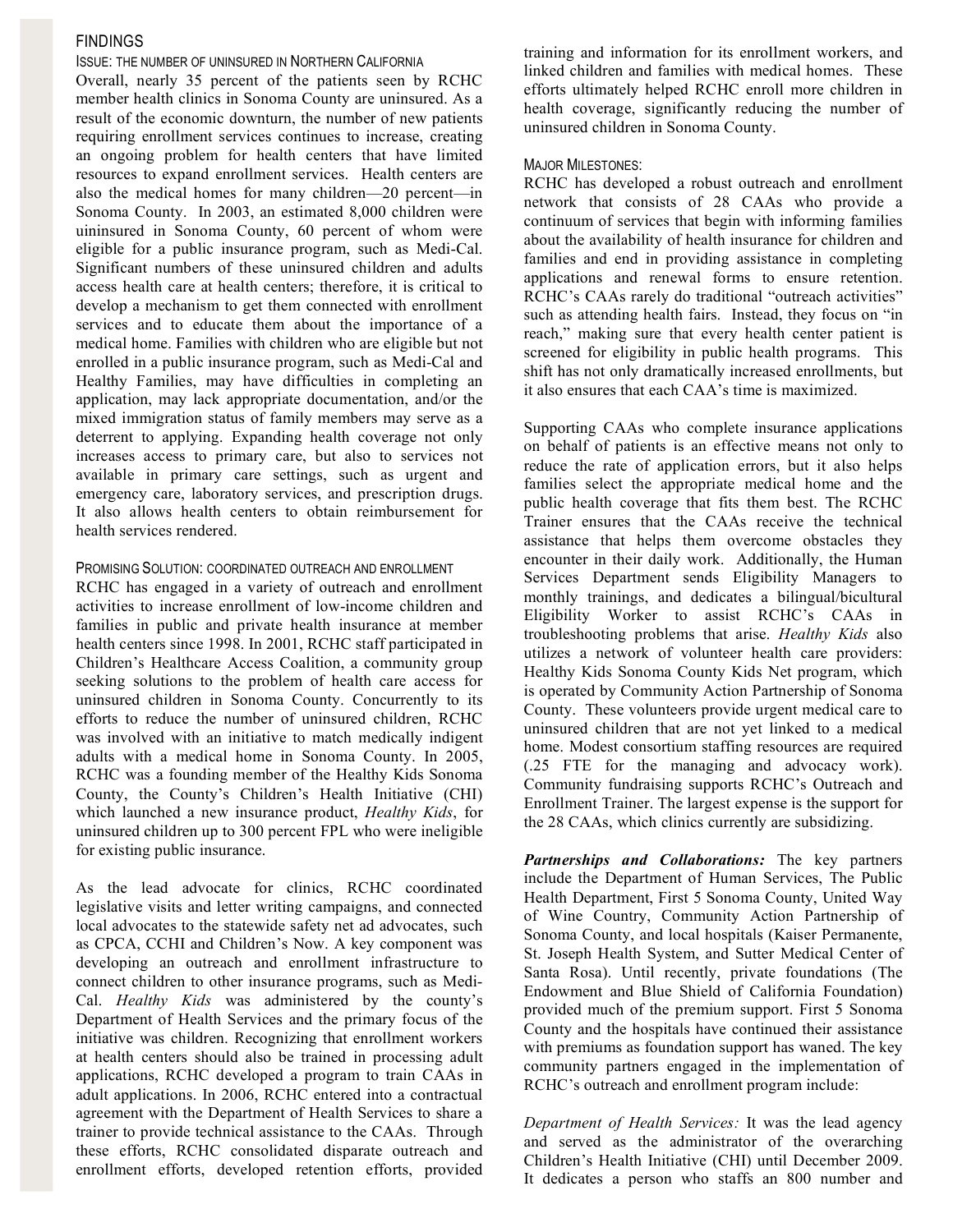directs callers to a CAA. The County also provides in-kind space for RCHC's outreach and enrollment staff.

*Department of Human Services*: It is responsible for Medi-Cal program eligibility and enrollment. The agency provides CAAs with technical support for Medi-Cal and CMSP applications. Human Services staff also work with RCHC and other stakeholders to develop the strategic direction of RCHC's outreach and enrollment program.

*United Way of Wine Country:* United Way is the fundraising arm of *Healthy Kids*, and has helped to raise the visibility of *Healthy Kids* as well as conduct fundraising to support the work of the CHI, totaling \$50,000 per year. It also holds an annual golf tournament that raised an additional \$68,000 in 2009.

*Overcoming Challenges:* In 2007, RCHC clinics tapped into the State's Outreach, Enrollment, Retention, and Utilization (OERU) funding to help defray the costs of the CAA salaries. Clinics used to recoup 20 percent of the CAA salaries through application fees that were reimbursed by the State. This was eliminated in 2009 due to the state budget shortfall. Second, during the 2000s, California counties enjoyed strong public and private support for expanding coverage for children. However, this support has been compromised by a large state budget deficit and reductions in foundation support. As a result, Sonoma's CHI had to un-enroll children in Healthy Kids coverage, and shift them to the Kaiser Child Health Plan. Consequently, the CAAs are processing an increasing number of Kaiser Child Health Plan applications. These applications do not have any reimbursement incentives for the clinics and the clinics do not receive billable revenue. However, health centers are committed to the vision that every person has access to a patient-centered medical home even if it means enrolling children in the Kaiser Child Health Plan. Last, the number of uninsured children and adults in the community has increased as more families lose their jobs and their insurance benefits.

## ACCOMPLISHMENTS AND BENEFITS

RCHC has developed an innovative outreach and enrollment system that has grown from 10 CAAs in 1998 to 28 CAAs in 2010. During that time, the CAAs have processed over 83,000 health coverage applications for children and adults or approximately 25,000 applications and renewals annually (see **Table 1**).

**Table 1: Total Applications and Renewals for Children and Adults Processed by RCHC Clinics, 1998 to 2009** 

| <b>Time Period</b>         | # of Applications and<br><b>Renewals Processed</b> |
|----------------------------|----------------------------------------------------|
| <b>July 1998-Dec. 2001</b> | 7.458                                              |
| Jan. 2001-Dec. 2005        | 12.693                                             |
| Jan. 2006- Dec. 2009       | 409                                                |

The short and long-term outcomes of RCHC's outreach and enrollment efforts on behalf of safety net providers and underserved populations in Northern California include:

*Expanded RCHC advocacy capacity:* RCHC was involved early on in county-wide planning activities focusing on expanding access to health care early on, e.g., Sonoma County's Health Care Summit Equal Access Subcommittee. Linking local advocacy to statewide advocacy focusing on universal coverage for children created a more effective, coordinated advocacy network. Last, RCHC has been the lead advocate for countywide adoption of the medical home model, which strives to connect every person in Sonoma County with a medical provider.

*Increased policymaker awareness of safety net and clinic policy issues***:** Focusing on the uninsured affords RCHC the opportunity to educate local and state decision makers. It is easier to discuss children's health issues with legislators than the day-to-day services provided by clinics. For example, RCHC regularly briefs the local Board of Supervisors on program enrollment and utilization and takes the opportunity to answer any questions that they have. RCHC serves on public committees, such as First 5 Professional Community Advisory Committee, and continues to advocate for funding for outreach and enrollment activities.

*Increased policymaker support of safety net and clinic policy issues:* The Sonoma County Board of Supervisors agreed to make RCHC the permanent administrator of the *Healthy Kids* program. Additionally, it adopted a resolution and honored RCHC's CAAs in April 2008. Also, the First 5 Commission has committed to refunding Healthy Kids for the next five years, providing \$590,000/year for outreach and enrollment activities and premium support for children aged 0-5.

*Strengthened clinic operations:* Nearly all RCHC clinics have grown and have secured federal 330 grants and become Federally Qualified Health Centers since 1998. RCHC health centers now provide services to 84 percent of the Medi-Cal population in Sonoma County. RCHC worked with clinics In addition to producing error-free applications, CAAs serve as a link between the clinic and the community, including referring patients to other resources, such as WIC and Food Stamps. Reimbursement for previously uninsured patients serves as a funding source for clinics and allows them to expand services.

#### *Clinic Experience: Petaluma Health Center*

The clinic has two full-time CAAs and is likely to hire another. It has seen an increase in the number of patients seeking services—10 percent per year over the last six years. The clinic recruits and hires the CAA and RCHC is responsible for training and providing ongoing technical support that insurers will not provide. CAAs are able to get people signed up for the appropriate insurance program without any application errors, facilitating access to clinic services and increasing clinic revenues. The clinic is able to recoup the costs of employing its CAAs while significantly reducing the financial burden of treating the uninsured. CAAs also connect clinic patients to other programs, such as social security benefits.